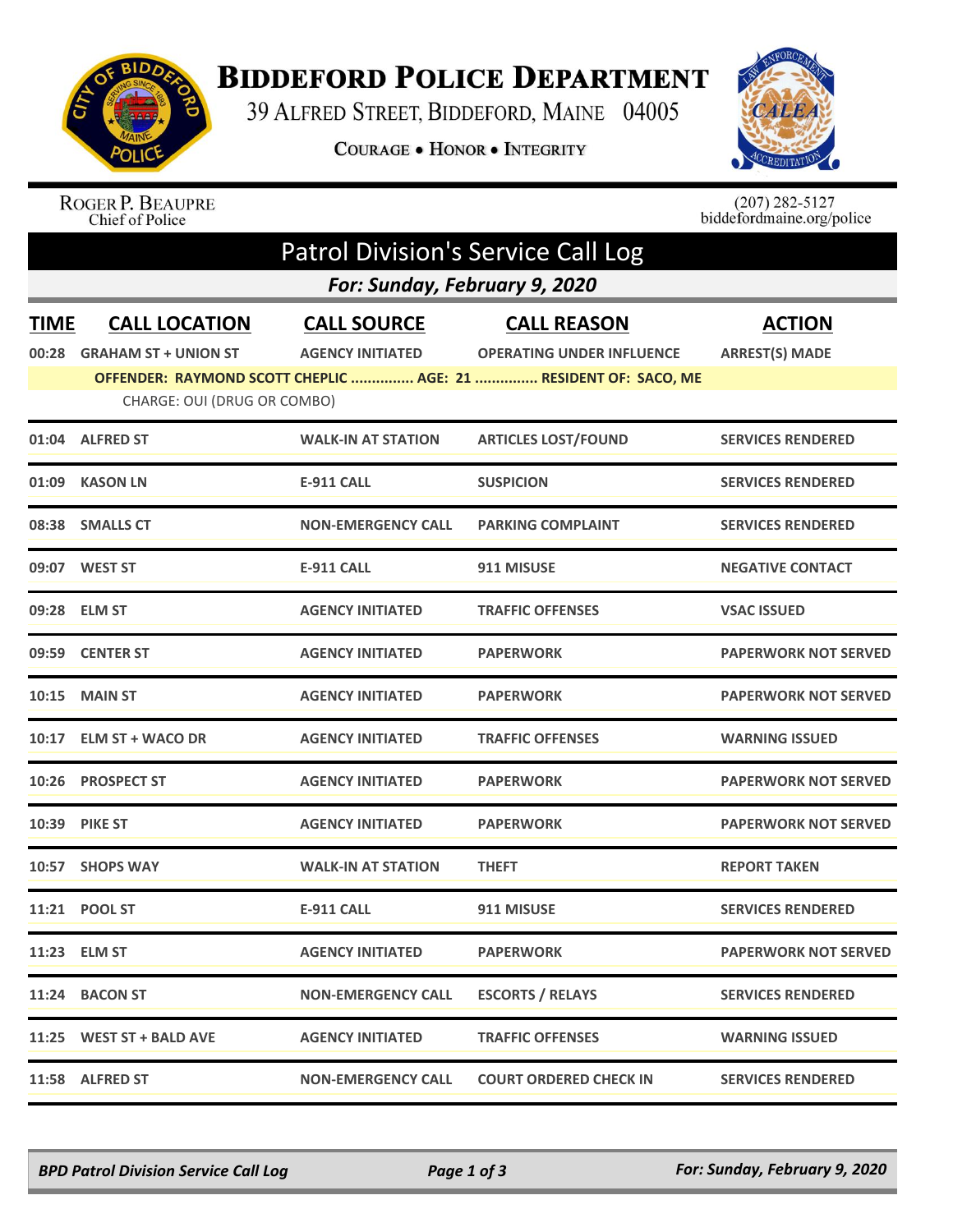| <b>TIME</b> | <b>CALL LOCATION</b><br>12:02 ALFRED ST | <b>CALL SOURCE</b><br><b>AGENCY INITIATED</b> | <b>CALL REASON</b><br><b>TRAFFIC OFFENSES</b> | <b>ACTION</b><br><b>WARNING ISSUED</b> |
|-------------|-----------------------------------------|-----------------------------------------------|-----------------------------------------------|----------------------------------------|
|             | 12:24 ELM ST                            | <b>NON-EMERGENCY CALL</b>                     | <b>THEFT</b>                                  | <b>CIVIL COMPLAINT</b>                 |
|             | 12:59 ALFRED ST                         | <b>AGENCY INITIATED</b>                       | <b>PAPERWORK</b>                              | <b>PAPERWORK SERVED</b>                |
|             | 13:24 CHANNEL COVE LN                   | <b>E-911 CALL</b>                             | 911 MISUSE                                    | <b>NO VIOLATION</b>                    |
|             | 13:26 ELM ST                            | <b>E-911 CALL</b>                             | <b>ASSAULT</b>                                | <b>REFERRED OTHER AGENCY</b>           |
|             | 14:02 SUMMER ST                         | <b>AGENCY INITIATED</b>                       | <b>PAPERWORK</b>                              | <b>PAPERWORK NOT SERVED</b>            |
|             | 14:17 ELM ST                            | <b>NON-EMERGENCY CALL</b>                     | <b>ANIMAL COMPLAINT</b>                       | <b>NEGATIVE CONTACT</b>                |
|             | 14:33 SOUTH ST                          | <b>WALK-IN AT STATION</b>                     | <b>HARASSMENT</b>                             | <b>SERVICES RENDERED</b>               |
|             | 14:39 RAYMOND ST                        | <b>NON-EMERGENCY CALL</b>                     | <b>RECOVERED STOLEN PROPERTY</b>              | <b>NO VIOLATION</b>                    |
|             | <b>15:57 PIKE ST</b>                    | <b>AGENCY INITIATED</b>                       | <b>PAPERWORK</b>                              | <b>PAPERWORK NOT SERVED</b>            |
|             | <b>16:06 HARRISON AVE</b>               | <b>AGENCY INITIATED</b>                       | <b>PAPERWORK</b>                              | <b>NEGATIVE CONTACT</b>                |
|             | 16:13 PROSPECT ST                       | <b>AGENCY INITIATED</b>                       | <b>PAPERWORK</b>                              | <b>SERVICES RENDERED</b>               |
|             | 16:32 CENTER ST                         | <b>NON-EMERGENCY CALL</b>                     | <b>SUSPICION</b>                              | <b>NO ACTION REQUIRED</b>              |
|             | 16:56 GRAHAM ST                         | <b>NON-EMERGENCY CALL</b>                     | <b>CHECK WELFARE</b>                          | <b>SERVICES RENDERED</b>               |
|             | 17:06 CUTTS ST                          | <b>NON-EMERGENCY CALL</b>                     | <b>CRIMINAL MISCHIEF</b>                      | <b>SERVICES RENDERED</b>               |
|             | 17:45 JEFFERSON ST                      | <b>E-911 CALL</b>                             | 911 MISUSE                                    | <b>NEGATIVE CONTACT</b>                |
|             | 17:54 EMERY ST                          | <b>NON-EMERGENCY CALL</b>                     | <b>ASSIST PD AGENCY</b>                       | <b>SERVICES RENDERED</b>               |
|             | 18:26 WEST ST                           | <b>NON-EMERGENCY CALL</b>                     | <b>SUSPICION</b>                              | <b>SERVICES RENDERED</b>               |
|             | 18:37 MAIN ST                           | <b>NON-EMERGENCY CALL</b>                     | <b>ALL OTHER</b>                              | <b>SERVICES RENDERED</b>               |
|             | 19:07 WASHINGTON ST                     | <b>NON-EMERGENCY CALL</b>                     | <b>JUVENILE OFFENSES</b>                      | <b>FIELD INTERVIEW</b>                 |
|             | 19:08 SOUTH ST                          | E-911 CALL                                    | 911 MISUSE                                    | <b>GONE ON ARRIVAL</b>                 |
|             | <b>19:13 MAIN ST</b>                    | <b>NON-EMERGENCY CALL</b>                     | <b>CRIMINAL MISCHIEF</b>                      | <b>REPORT TAKEN</b>                    |
|             | 20:18 ALFRED ST                         | <b>AGENCY INITIATED</b>                       | <b>PROTECTION FROM ABUSE SERVIC</b>           | <b>NEGATIVE CONTACT</b>                |
|             | 20:36 ALFRED ST                         | <b>NON-EMERGENCY CALL</b>                     | <b>ASSAULT</b>                                | <b>REPORT TAKEN</b>                    |
|             | <b>21:07 MAIN ST</b>                    | <b>NON-EMERGENCY CALL</b>                     | <b>DISTURBANCE / NOISE</b>                    | <b>SERVICES RENDERED</b>               |

*BPD Patrol Division Service Call Log Page 2 of 3 For: Sunday, February 9, 2020*